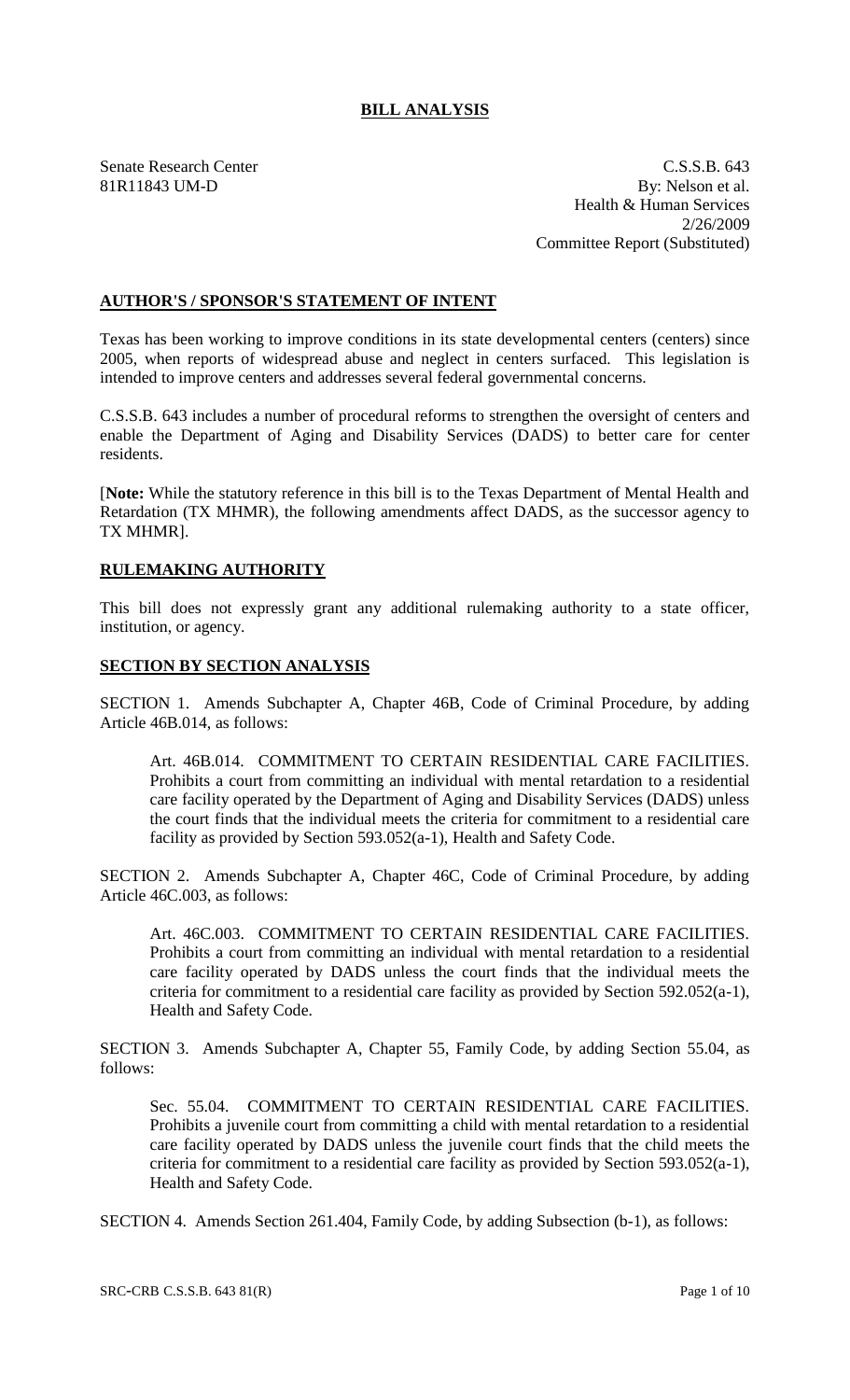(b-1) Requires the caseworker or supervisor to immediately notify the Health and Human Services Commission's (HHSC) office of inspector general (OIG) and promptly provide OIG with a copy of the Department of Family and Protective Services (DFPS) investigation report, if an investigation under this section reveals evidence of abuse, neglect, or exploitation of a resident or client of a state developmental center as defined by Section 531.002 (Definitions), Health and Safety Code, or the intermediate care facility for the mentally retarded (ICF-MR) component of the Rio Grande State Center, and a caseworker of the Department of Family and Protective Services (DFPS) or a supervisor of a caseworker believes that the abuse, neglect, or exploitation is a criminal offense.

SECTION 5. Amends Subchapter F, Chapter 411, Government Code, by adding Section 411.1144, as follows:

Sec. 411.1144. ACCESS TO CRIMINAL HISTORY RECORD INFORMATION: AGENCIES WITH EMPLOYEES OR VOLUNTEERS AT STATE DEVELOPMENTAL CENTERS. (a) Entitles the Department of State Health Services (DSHS) and the Department of Aging and Disability Services (DADS) to obtain from the Texas Department of Public Safety (DPS) criminal history record information maintained by DPS that relates to a person:

> (1) who is an applicant for employment with the agency, an employee of the agency, a volunteer with the agency, or an applicant for a volunteer position with the agency; and

> (2) who would be placed in direct contact with a resident or client of a state developmental center or the ICF-MR component of the Rio Grande State Center.

(b) Prohibits criminal history record information obtained by an agency under Subsection (a) from being released or disclosed to any person except on court order, with the consent of the person who is the subject of the criminal history record information, for purposes of an administrative hearing held by the agency concerning the person who is the subject of the criminal history record information, or as provided by Subsection (c).

(c) Provides that an agency is not prohibited from releasing criminal history record information obtained under Subsection (a) or (d) to the person who is the subject of the criminal history record information.

(d) Entitles DSHS and DADS, subject to Section 411.087 (Access to Criminal History Record Information Maintained by Federal Bureau of Investigation or Local Criminal Justice Agency), to obtain through the Federal Bureau of Investigation (FBI) criminal history record information maintained or indexed by the FBI that pertains to a person described by Subsection (a) and obtain from any other criminal justice agency in this state criminal history record information maintained by that criminal justice agency that relates to a person described by Subsection (a).

(e) Provides that this section does not prohibit an agency from obtaining and using criminal history record information as provided by other law.

SECTION 6. Amends Subchapter C, Chapter 531, Government Code, by adding Section 531.1022, as follows:

Sec. 531.1022. ASSISTING CERTAIN INVESTIGATIONS BY LAW ENFORCEMENT. (a) Requires OIG to employ and commission peace officers for the sole purpose of assisting a state or local law enforcement agency in the investigation of an alleged criminal offense involving a resident or client of a state developmental center as defined by Section 531.002 (Definitions), Health and Safety Code, or the ICF-MR component of the Rio Grande State Center.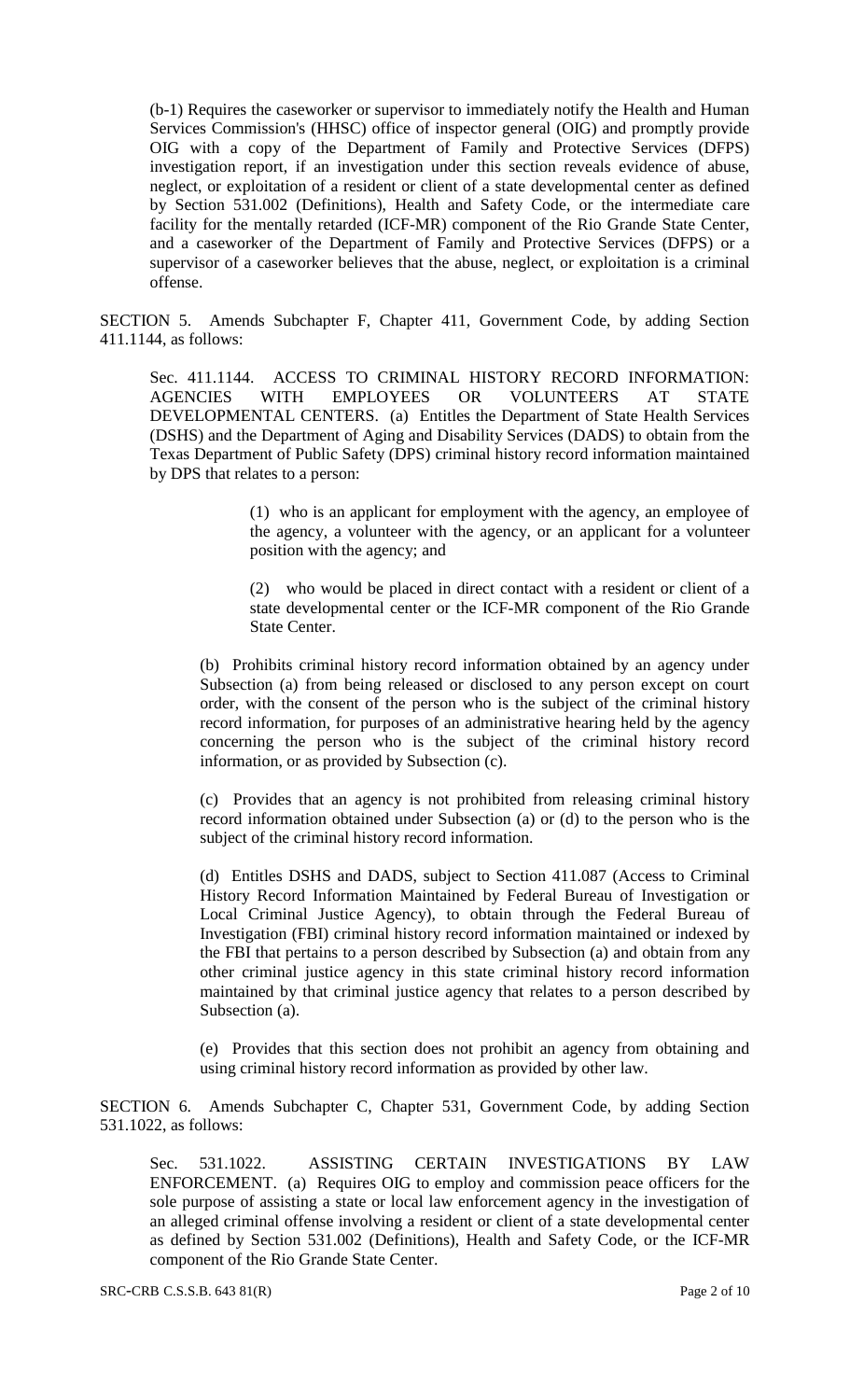(b) Requires OIG to prepare a final report for each investigation conducted under this section. Requires OIG to ensure that the report does not contain indentifying information of an individual mentioned in the report. Requires that the final report include a summary of the activities performed by OIG in conducting the investigation, a statement regarding whether the investigation resulted in a finding that an alleged criminal offense was committed, and a description of the alleged criminal offense that was committed.

(c) Requires OIG to deliver the final report to certain persons, legislative committees, and entities.

(d) Provides that a final report regarding an investigation is subject to required disclosure under Chapter 552 (Public Information). Provides that all information and materials compiled by OIG in connection with an investigation are confidential, and not subject to disclosure under Chapter 552, and not subject to disclosure, discovery, subpoena, or other means of legal compulsion for their release to anyone other than OIG or its employees or agents involved in the investigation conducted by OIG, except that this information is authorized to be disclosed to the office of the attorney general, the state auditor's office, and law enforcement agencies.

(e) Requires OIG to prepare an annual status report of its activities under this section. Prohibits the annual report from containing identifying information of an individual mentioned in the report. Requires that the annual status report include certain information that is aggregated and disaggregated by individual state developmental center or the ICF-MR component of the Rio Grande State Center.

(f) Requires OIG to submit the annual status report to certain persons, legislative committees, and entities, and publish the report on the Internet website of OIG.

(g) Provides that an annual status report submitted under this section is public information under Chapter 552.

SECTION 7. Amends Section 531.002(17), Health and Safety Code, by redefining "state developmental center."

SECTION 8. Amends Chapter 531, Health and Safety Code, by adding Section 531.0021, as follows:

Sec. 531.0021. REFERENCE TO STATE SCHOOL OR SUPERINTENDENT. (a) Defines "state school."

(b) Defines "superintendent."

SECTION 9. Amends Section 532.001(b), Health and Safety Code, to provide that DADS and DSHS, rather than the department, also include, rather than includes, community services operated by those departments, rather than the department, and certain facilities, as appropriate, including certain state developmental centers, rather than certain state schools.

SECTION 10. Amends Section 551.022, Health and Safety Code, by adding Subsection (e), to provide that this section does not apply to a state developmental center or the director of a state developmental center.

SECTION 11. Amends Subchapter B, Chapter 551, Health and Safety Code, by adding Section 551.0225, as follows:

Sec. 551.0225. POWERS AND DUTIES OF STATE DEVELOPMENTAL CENTER DIRECTOR. (a) Provides that the director of a state developmental center is the administrative head of the center.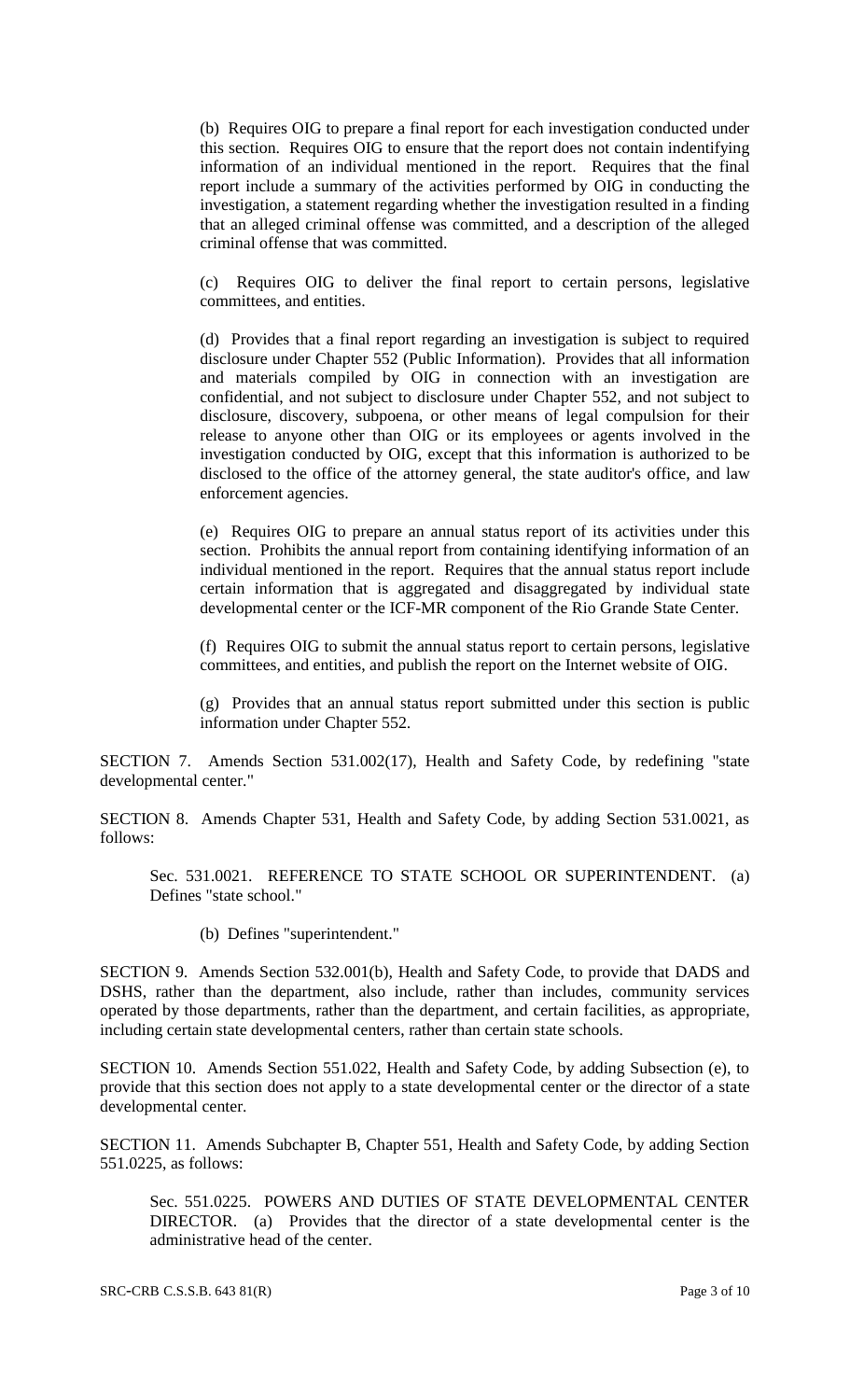(b) Provides that the director of a state developmental center has the custody of and responsibility to care for the buildings, grounds, furniture, and other property relating to the center.

(c) Requires the director of a state developmental center to perform certain duties.

(d) Authorizes the director of a state developmental center, in accordance with the Texas Department of Mental Health and Retardation rules and operating procedures, to establish policy to govern the state developmental center that the director considers will best promote the residents' interest and welfare; hire subordinate employees and set their salaries, in absence of other law; and dismiss a subordinate employee.

SECTION 12. Amends Subtitle B, Title 7, Health and Safety Code, by adding Chapter 555, as follows:

## CHAPTER 555. STATE DEVELOPMENTAL CENTERS

### SUBCHAPTER A. GENERAL PROVISIONS

Sec. 555.001. DEFINITIONS. Defines "client," "commission," "complaint," "department," "developmental center employee," "direct care employee," "executive commissioner," "independent ombudsman," "office," "resident," and "state developmental center."

Sec. 555.002. STATE DEVELOPMENTAL CENTER FOR HIGH-RISK RESIDENTS. (a) Requires DADS to establish a separate state developmental center for the care of residents who present a high risk of dangerous or violent behavior as provided by Subsections (b) and (c). Requires DADS to designate an existing state developmental center for those high-risk residents.

(b) Provides that a resident is a high-risk resident if the person was committed to or transferred to a state developmental center under Chapter 46B (Incompetency to Stand Trial) or 46C (Insanity Defense), Code of Criminal Procedure, as a result of being charged with or convicted of an offense listed in Subsection (c); or is a child committed to or transferred to a state developmental center under Chapter 55 (Proceedings Concerning Children With Mental Illness or Mental Retardation), Family Code, as a result of being alleged by petition or having been found to have engaged in delinquent conduct constituting an offense listed in Subsection (c).

(c) Provides that a resident may be considered a high-risk resident if the person has inflicted, attempted to inflict, or made a serious threat of inflicting substantial physical harm to the resident's self or to another while committed to a state developmental center; or has been convicted of or charged with certain offenses.

(d) Requires DADS, in establishing a state developmental center designated for high-risk residents, to transfer a high-risk resident already residing in a state developmental center to the designated state developmental center; place highrisk residents in separate homes at the designated state developmental center based on whether the high-risk resident is an adult or a person younger than 18 years of age or male or female; place all high-risk residents committed to or transferred to a state developmental center in the designated state developmental center; and provide training regarding the service delivery system for high-risk residents to direct care employees of the designated state developmental center.

(e) Provides that a resident who is transferred to the designated state developmental center is entitled to an administrative hearing regarding a transfer of the resident as provided by Section 594.014 (Right to Administrative Hearing).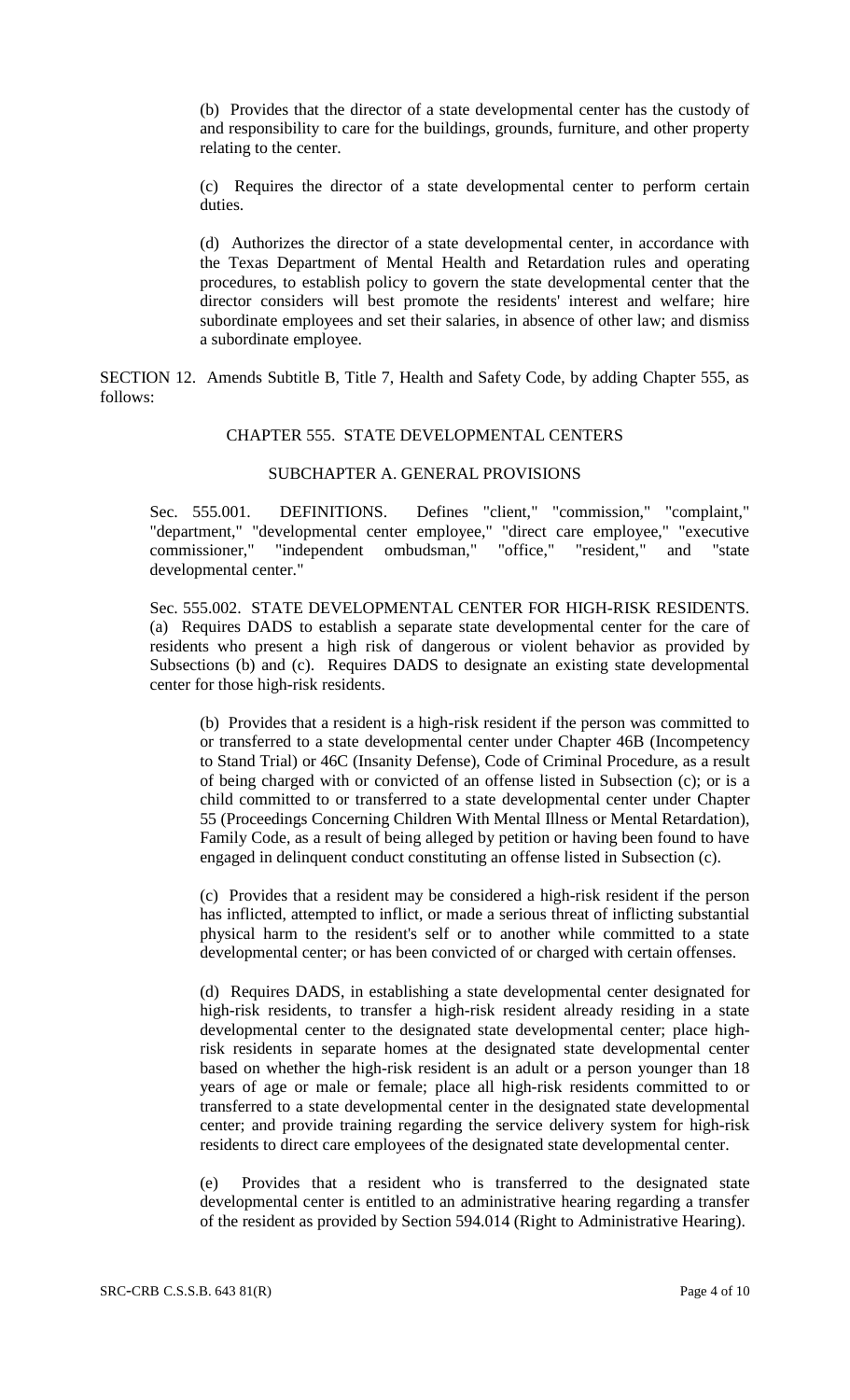(f) Requires DADS to ensure that the designated state developmental center complies with the requirements for ICF-MR certification under the Medicaid program as appropriate.

#### [Reserves Sections 555.003-555.020 for expansion.]

#### SUBCHAPTER B. POWERS AND DUTIES

Sec. 555.021. REQUIRED CRIMINAL HISTORY CHECKS FOR EMPLOYEES AND VOLUNTEERS. (a) Requires DADS and DSHS to perform a state and federal criminal history background check on a person who is an applicant for employment with the agency, an employee of the agency, a volunteer with the agency, or an applicant for a volunteer position with the agency and who would be placed in direct contact with a resident or client at a state developmental center of the ICF-MR component of the Rio Grande State Center.

(b) Requires DADS and DSHS to require a person described by Subsection (a) to submit fingerprints in a form and of a quality acceptable to DPS and the FBI for use in conducting a criminal history background check.

(c) Requires each agency to obtain electronic updates from DPS of arrests and convictions of a person for whom the agency performs a background check under Subsection (a) and who remains an employee or volunteer of the agency and continues to have direct contact with a resident or client.

Sec. 555.022. DRUG TESTING; POLICY. (a) Requires the executive commissioner of HHSC to adopt a policy regarding random testing and reasonable suspicion testing for the illegal use of drugs by an employee of a state developmental center.

(b) Requires the director of a state developmental center to enforce the policy adopted under Subsection (a) by performing necessary drug testing of employees of the state developmental center for the use of a controlled substance as defined by Section 481.002 (Definitions).

(c) Authorizes testing under this section to be performed on a random basis or on reasonable suspicion of the use of a controlled substance.

(d) Authorizes a report, for purposes of this section, made under Section 555.023 to be considered a factor in determining whether there is reasonable suspicion of the use of a controlled substance.

Sec. 555.023 REPORTS OF ILLEGAL DRUG USE; POLICY. Requires the executive commissioner of HHSC to adopt a policy requiring an employee of a state developmental center who knows or reasonably suspects that another employee of the state developmental center is illegally using or under the influence of a controlled substance, as defined by Section 481.002, to report that knowledge or reasonable suspicion to the director of the state developmental center.

Sec. 555.024. DEVELOPMENTAL CENTER EMPLOYEE TRAINING. (a) Requires that before a developmental center employee begins to perform the employee's duties without direct supervision, DADS provide the employee with competency training and a course of instruction about the general duties of a developmental center employee. Requires DADS to ensure the basic developmental center employee competency course focuses on the uniqueness of the individuals the developmental center employee serves, techniques for improving quality of life for and promoting the health and safety of individuals with mental retardation, and the conduct expected of developmental center employees.

(b) Requires DADS to ensure the training required by Subsection (a) provides instruction and information regarding certain topics.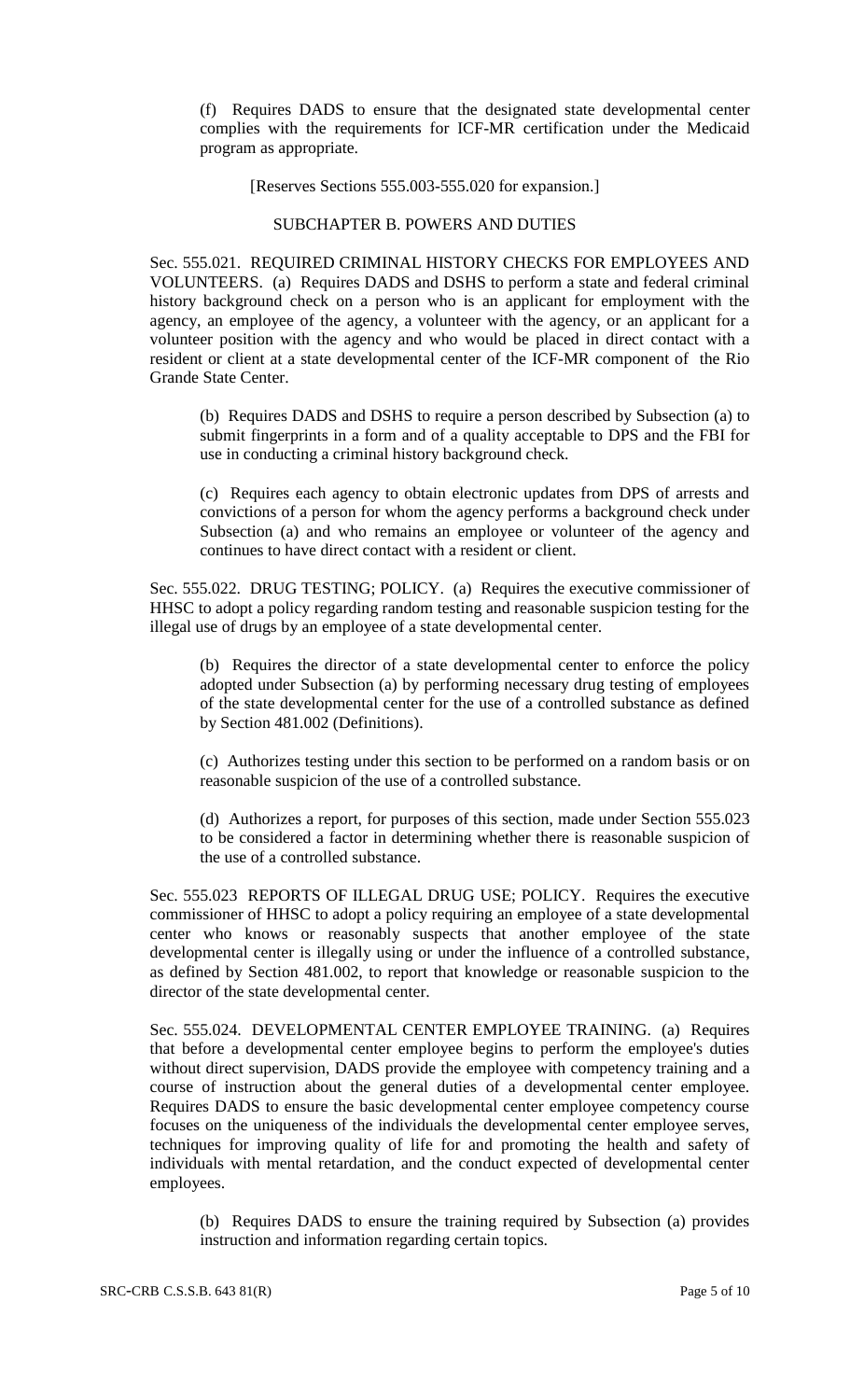(c) Requires DADS, in addition to the training required by Subsection (a) and before a direct care employee begins to perform the direct care employee's duties without direct supervision, to provide a direct care employee with training and instructional information regarding certain topics.

Sec. 555.025. VIDEO SURVEILLANCE. (a) Defines "private space."

(b) Requires DADS to install and operate video surveillance equipment in a state developmental center and the ICF-MR component of the Rio Grande State Center for the purpose of detecting and preventing the exploitation or abuse of residents and clients.

(c) Prohibits DADS from installing or operating video surveillance equipment in a private space or in a location in which video surveillance equipment can capture images within a private space.

(d) Requires DADS to ensure the use of video surveillance equipment under this section complies with federal requirements for ICF-MR certification.

Sec. 555.026. MORTALITY REVIEW. (a) Requires the executive commissioner of HHSC to establish an independent mortality review system to review the death of a person who, at the time of the person's death, was a resident or client.

(b) Requires that a review under this section be conducted in addition to any review conducted by the state developmental center or the Rio Grande State Center.

(c) Requires the executive commissioner of HHSC to contract with a patient safety organization certified in accordance with 42 C.F.R. Part 3, as effective on January 20, 2009, to conduct independent mortality reviews required by this section. Requires that the contract require the patient safety organization to conduct an independent mortality review using a team consisting of a physician, a registered nurse, and a clinician with certain prescribed expertise, and any other appropriate person as provided by the executive commissioner of HHSC.

(d) Requires a patient safety organization that performs an independent mortality review, to the extent allowed by federal law, to submit to DADS, the office of independent ombudsman, and HHSC's OIG a report of the findings of the mortality review.

(e) Authorizes DADS to use information from a mortality review report only to advance statewide practices regarding the treatment and care of individuals with mental retardation or other disabilities.

(f) Authorizes DADS to release a summary or a statistical compilation of data drawn from reports submitted under this section only if the summary or statistical compilation does not contain information that would permit the identification of an individual.

#### [Reserves Sections 555.027-555.050 for expansion.]

### SUBCHAPTER C. OFFICE OF INDEPENDENT OMBUDSMAN FOR STATE DEVELOPMENTAL CENTERS

Sec. 555.051. ESTABLISHMENT; PURPOSE. Provides that the office of independent ombudsman (office) is established for the purpose of investigating, evaluating, and securing the rights of the residents and clients of state developmental centers. Provides that the office is administratively attached to DADS. Requires DADS to provide administrative support and resources to the office as necessary for the office to perform its duties.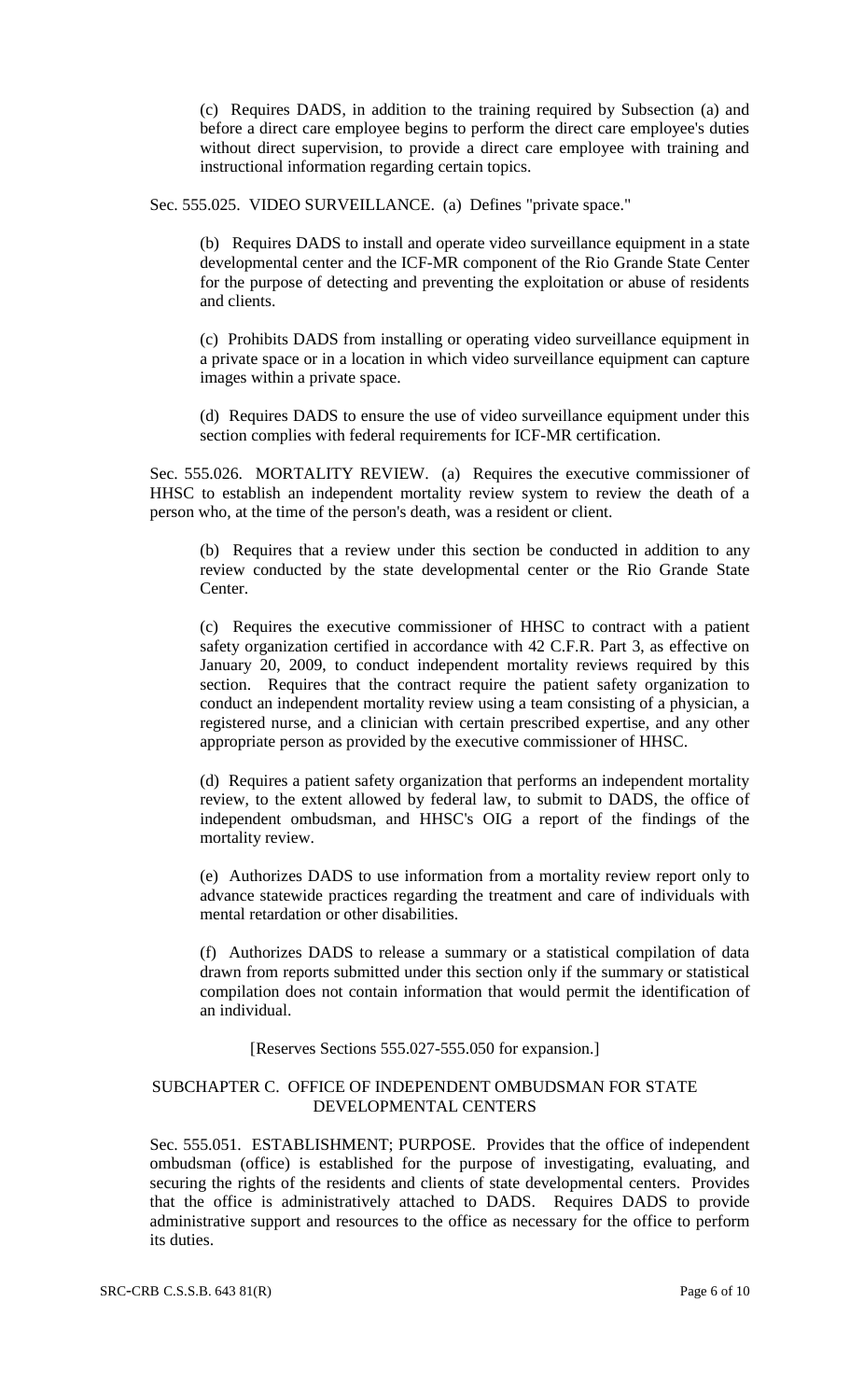Sec. 555.052. INDEPENDENCE. Provides that the independent ombudsman in the performance of the ombudsman's duties and powers under this subchapter acts independently of DADS.

Sec. 555.053. APPOINTMENT OF INDEPENDENT OMBUDSMAN. Requires the governor to appoint the independent ombudsman.

Sec. 555.054. ASSISTANT OMBUDSMEN. Requires the independent ombudsman to hire assistant ombudsmen to perform, under the direction of the independent ombudsman, the same duties and exercise the same powers as the independent ombudsman and to station an assistant ombudsman at each state developmental center.

Sec. 555.055. CONFLICT OF INTEREST. Prohibits a person from serving as an independent ombudsman or as an assistant ombudsman if the person or the persons spouse is employed by or participates in the management of a business entity or other organization receiving funds from DADS; owns or controls, directly or indirectly, any interest in a business entity or other organization receiving funds from DADS; or is required to register as a lobbyist under Chapter 305 (Registration of Lobbyists), Government Code, because of the person's activities or compensation on behalf of a profession related to the operation of DADS.

Sec. 555.056. REPORT. (a) Requires the independent ombudsman to submit a report on a biannual basis to the governor, the lieutenant governor, and the speaker of the house of representatives that is both aggregated and disaggregated by individual state developmental center and describes the work of the independent ombudsman; the results of any review or investigation undertaken by the independent ombudsman, including reviews or investigation of services contracted by DADS; and any recommendations that the independent ombudsman has in relation to the duties of the independent ombudsman.

(b) Requires the independent ombudsman to ensure that information submitted in a report under Subsection (a) does not permit the identification of an individual.

(c) Requires the independent ombudsman to immediately report to the governor, lieutenant governor, and speaker of the house of representatives any particularly serious or flagrant case of abuse or injury of a resident client about which the independent ombudsman is made aware; problem concerning the administration of a state developmental center program or operation; or interference by a state developmental center, DADS, or HHSC with an investigation conducted by the independent ombudsman.

Sec. 555.057. COMMUNICATION AND CONFIDENTIALITY. (a) Requires DADS to allow any resident or client, authorized representative of a resident or client, family member of a resident or client, or other interested party to communicate with the independent ombudsman or an assistant ombudsman. Provides that the communication is authorized to be in person, by mail, or by any other means and is confidential and privileged.

(b) Provides that the records of the independent ombudsman are confidential, except that the independent ombudsman is required to report to DFPS regarding a communication that may involve the abuse, neglect, or exploitation of a resident or client; report to the regulatory services division of DADS regarding a communication that may involve a violation of an ICF-MR standard or condition of participation; and disclose the ombudsman's nonprivileged records if required by a court order on a showing of good cause.

(c) Authorizes the independent ombudsman to make reports relating to an investigation conducted by the ombudsman public after the investigation is complete but only if the name and any other personally identifiable information of a resident or client, authorized representative of a resident or client, family member of a resident or client, state developmental center, and employee of a state developmental center are redacted from the report and remain confidential.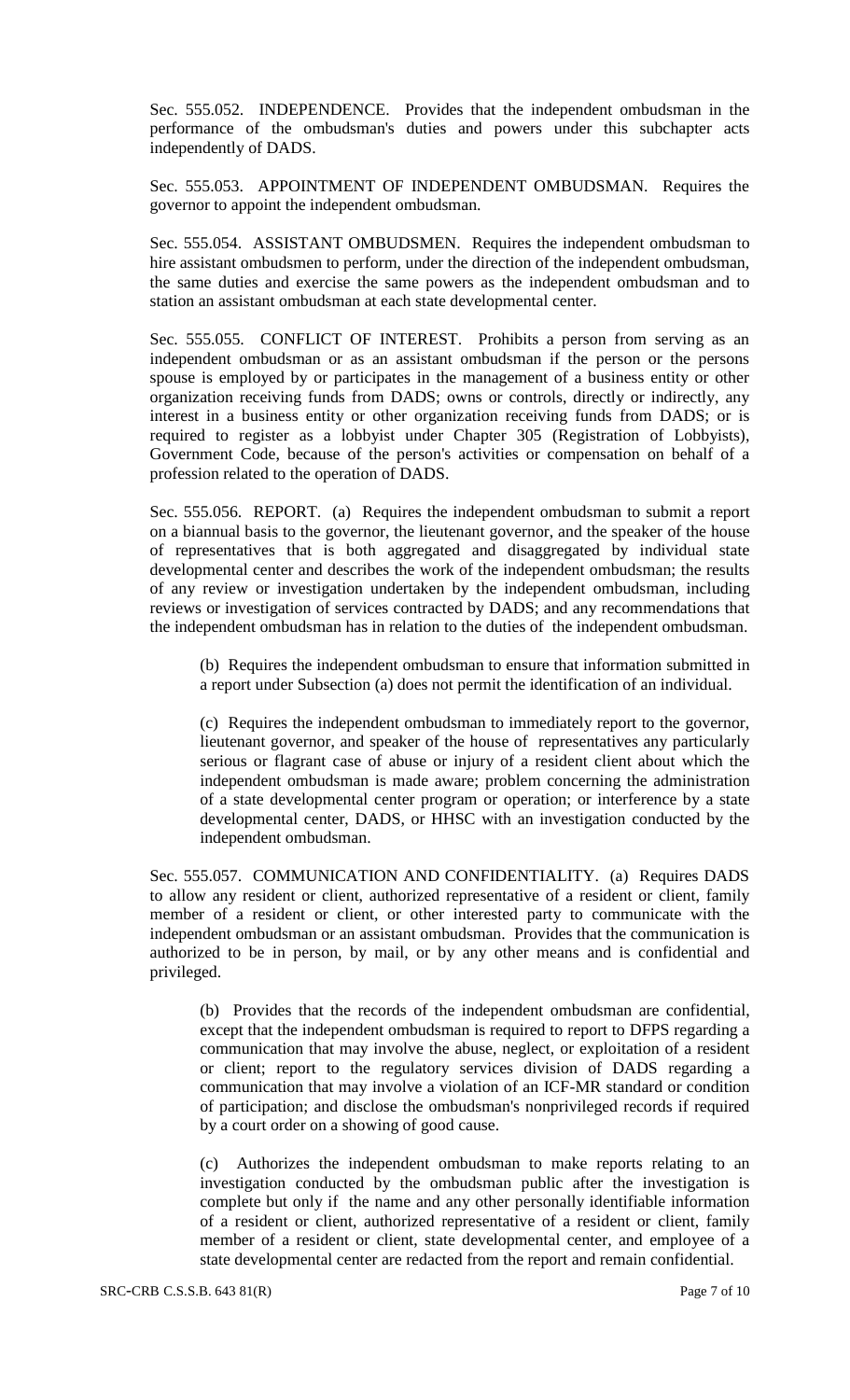(d) Provides that the name, address, or other personally identifiable information of a person who files a complaint with the office, information generated by the office in the course of an investigation, and confidential records obtained by the office are confidential and not subject to disclosure under Chapter 552, Government Code, except as provided by this section.

Sec. 555.058. PROMOTION OF AWARENESS OF OFFICE. Requires the independent ombudsman to promote awareness among the public, residents, clients, and employees of state developmental centers of how the office is authorized to be contacted, the purpose of the office, and the services the office provides.

Sec. 555.059. DUTIES AND POWERS. (a) Requires the independent ombudsman to:

(1) evaluate the delivery of services to residents and clients to ensure that the rights of residents and clients are fully observed;

(2) refer a complaint alleging the abuse, neglect, or exploitation of a resident or client to DFPS for investigation;

(3) refer a complaint alleging a possible violation of an ICF-MR standard or condition of participation to the regulatory services division of DADS;

(4) refer a complaint alleging a criminal offense, other than an allegation of abuse, neglect, or exploitation of a resident or client, to the HHSC's OIG;

(5) conduct investigations of complaints, other than complaints alleging criminal offenses or the abuse, neglect, or exploitation of a resident or client, if the office of independent ombudsman determines that a resident or client or the resident's or client's family may be in need of assistance from the office of independent ombudsman, or a complaint raises the possibility of a systemic issue in the state developmental center's provision of services;

(6) conduct semiannual on-site audits, including meetings with residents and employees of the state developmental center, of each state developmental center's policies, practices, and procedures to ensure that each resident and client is encouraged to exercise the resident's or client's rights, including the right to file a complaint and the right to due process;

(7) prepare and deliver an annual report regarding the findings of each audit to certain persons, entities, and legislative committees;

(8) require a state developmental center to provide access to all records, data, and other information under the control of the center that the independent ombudsman determines is necessary to investigate a complaint or to conduct an audit under this section;

(9) review all final reports produced by DFPS and the regulatory services division of DADS regarding a complaint referred by the independent ombudsman;

(10) provide assistance to a resident, client, authorized representative of a resident or client, or family member of a resident or client who the independent ombudsman determines is in need of assistance, including advocating with an agency, provider, or other person in the best interests of the resident or client; and

(11) make appropriate referrals under any of the duties and powers listed in this subsection.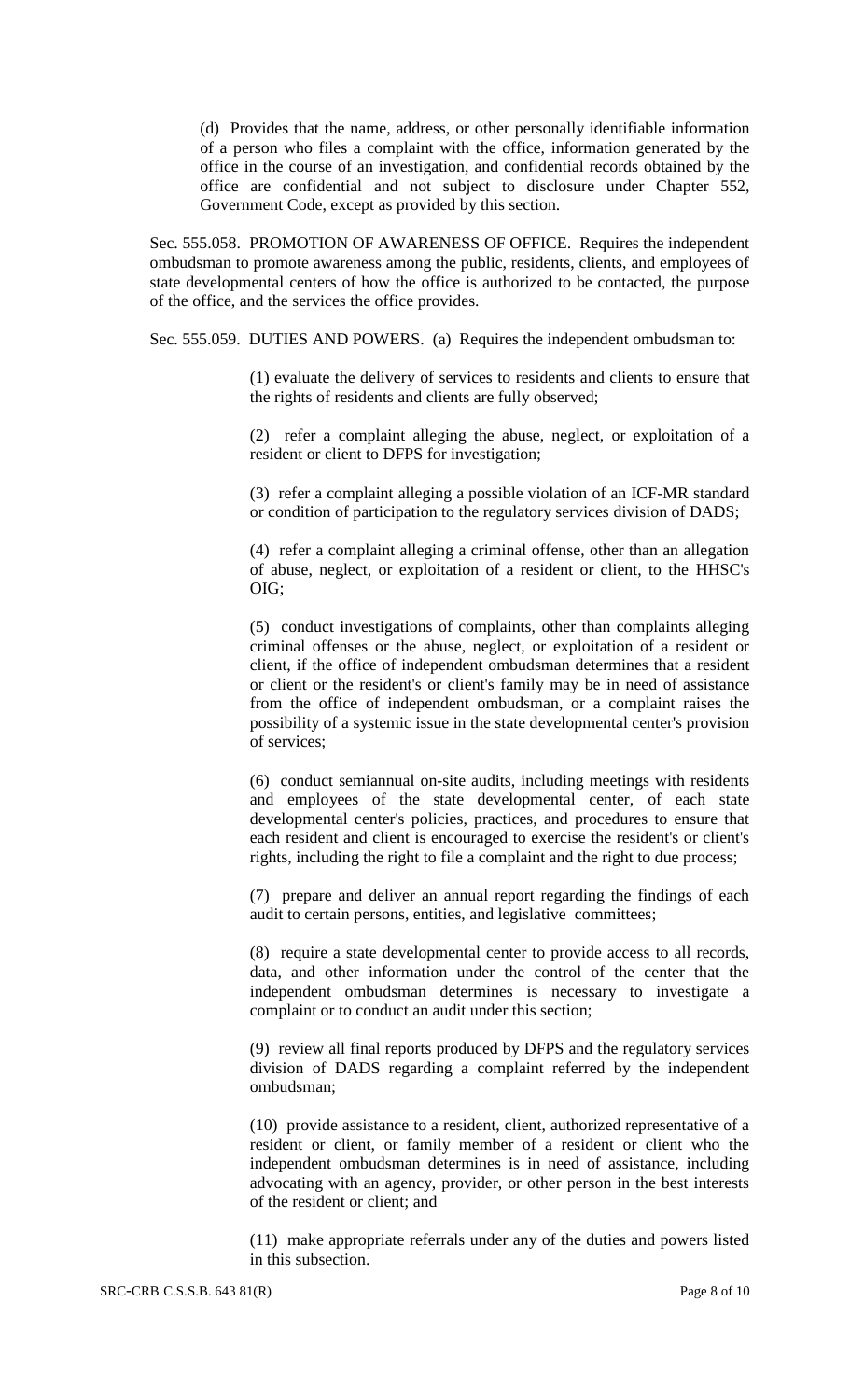(b) Authorizes the independent ombudsman to apprise a person who is interested in a resident's or client's welfare of the rights of the resident or client.

(c) Authorizes the independent ombudsman in any matter that does not involve an alleged criminal offense or the abuse, neglect, or exploitation of a resident or client, to contact or consult with an administrator, employee, resident, client, family member of a resident or client, expert, or other individual in the course of the investigation or to secure information to assess whether a resident's or client's rights have been violated.

(d) Prohibits the independent ombudsman, notwithstanding any other provision of this chapter, from investigating an alleged criminal offense or the alleged abuse, neglect, or exploitation of a resident or client.

Sec. 555.060. RETALIATION PROHIBITED. Prohibits DADS or a state developmental center from retaliating against a DADS employee or employee of a state developmental center who in good faith makes a complaint to the office or cooperates with the office in the investigation.

Sec. 555.061. TOLL-FREE NUMBER. (a) Requires the office to establish a permanent, toll-free number for the purpose of receiving any information concerning the violation of a right of a resident or client.

(b) Requires the office to ensure that the toll-free number is prominently displayed in the main administration area of a state developmental center and in each home in which a resident lives or a client receives services, and that a resident, a client, the authorized representative of a resident, and an employee of a state developmental center have confidential access to a telephone for the purpose of calling the toll-free number.

SECTION 13. Amends Section 593.042, Health and Safety Code, by adding Subsection (c) to require that an application for commitment of a person to a residential care facility operated by DADS include a statement demonstrating that the proposed resident meets the requirements for commitment to a residential care facility under Section 593.052(a-1) (relating to committing a person to a residential care facility).

SECTION 14. Amends Section 593.052, Health and Safety Code, by amending Subsections (a) and (b) and adding Subsections (a-1) and (b-1), as follows:

(a) Prohibits a proposed resident from being committed to a residential care facility operated by a community center unless certain conditions are met, including that the residential care facility operated by the community center provides habilitative services, care, training, and treatment appropriate to the proposed resident's needs.

(a-1) Prohibits a proposed resident from being committed to a residential care facility operated by DADS unless the proposed resident is a person with severe or profound mental retardation or mild or moderate mental retardation who meets certain criteria; evidence is presented showing that the proposed resident meets certain criteria; the proposed resident cannot be adequately and appropriately habilitated in an available, less restrictive setting; and the residential care facility operated by DADS provides habilitative services, care, training, and treatment appropriate to the proposed resident's needs.

(b) Requires the court, if it is determined that the requirements of Subsection (a) have been met and that long-term placement in a residential care facility operated by a community center is appropriate, to commit the proposed resident for care, treatment, and training to a community center, rather than to a community center or the department, when space is available in a residential care facility operated by a community center.